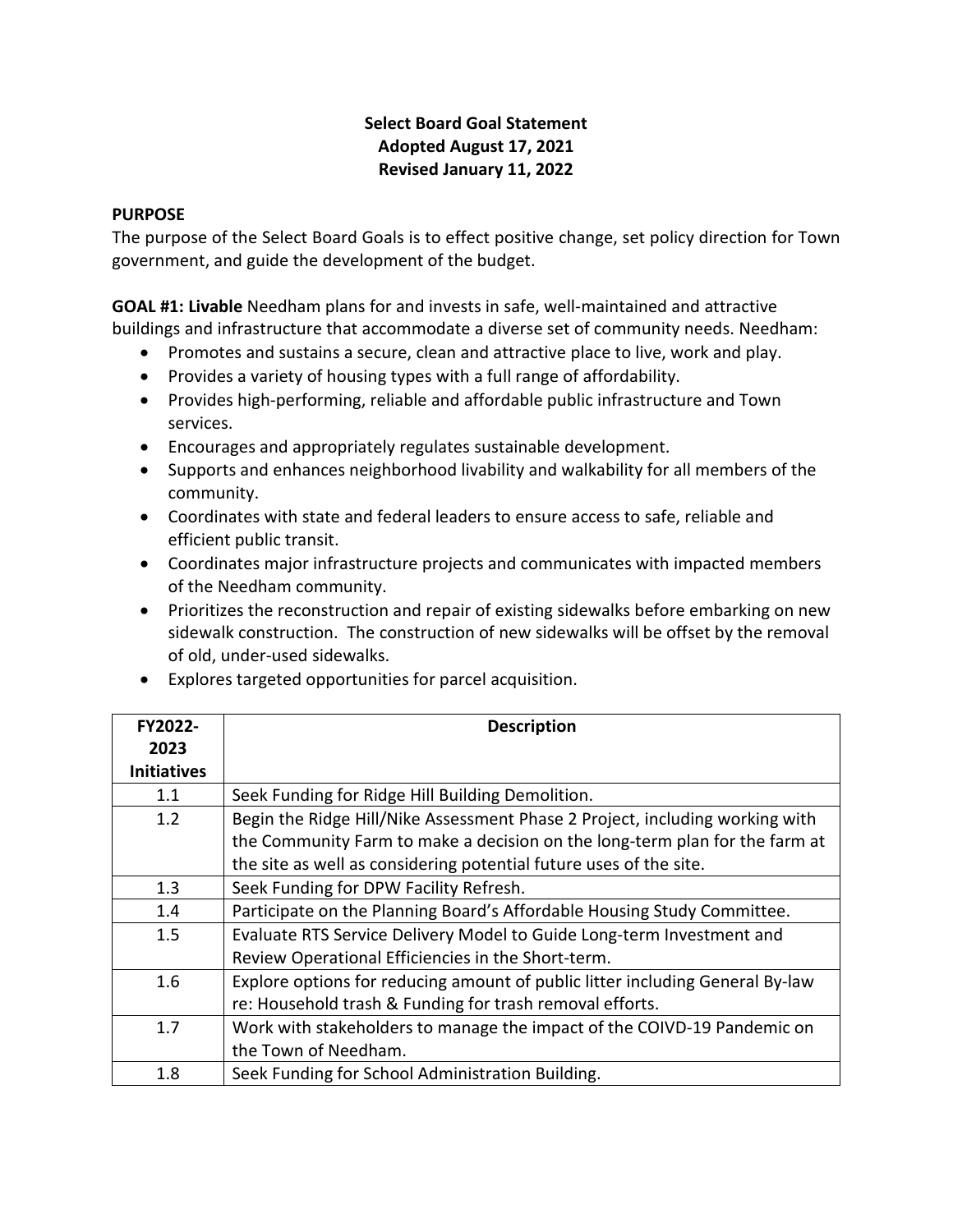| 1.9  | Identify funding for School Master Plan projects & Participate in the Planning |
|------|--------------------------------------------------------------------------------|
|      | Process.                                                                       |
| 1.10 | Review Cheney St. Zoning Referred by TM.                                       |
| 1.11 | Evaluate use of ARPA Funding for Identified Infrastructure Projects.           |

**GOAL #2: Economically Vital** – Needham has the economic opportunities and resources for residents and businesses to thrive in our community. Needham:

- Supports an environment for creativity, innovation and entrepreneurship.
- Promotes a well-educated, skilled and diverse work force that meets employers' needs.
- Fosters a collaborative and resource-rich regional business climate.
- Attracts, sustains and retains a diverse mix of businesses, entrepreneurs and jobs that support the needs of all community members.
- Supports financial security, economic opportunity and social mobility for all.

| FY2022-2023        | <b>Description</b>                                                     |
|--------------------|------------------------------------------------------------------------|
| <b>Initiatives</b> |                                                                        |
| 2.1                | Evaluate Chestnut Street Redevelopment.                                |
| 2.2                | Identify Relief Programs for Small Businesses through ARPA Funding.    |
| 2.3                | Evaluate Expansion of Snow Removal Efforts, including sidewalk plowing |
|                    | strategies.                                                            |
| 2.4                | Support Zoning Proposals for Outside Seating.                          |
| 2.5                | Develop & Implement Regulations Guiding Outdoor Seating.               |

**GOAL #3: Accessible & Connected –** Needham has a multi-modal transportation system that gets people where they want to go, when they want to get there, safely and cost-effectively. Needham:

- Offers and encourages a variety of safe, comfortable, affordable, reliable, convenient and clean mobility options.
- Supports a balanced transportation system that reflects effective land use, manages congestion and facilitates strong regional multimodal connections.
- Provides effective infrastructure and services that will encourage diverse populations to connect to nature and the larger community.
- Promotes transportation options to ensure we remain an age-friendly community.

| FY2022-2023<br><b>Initiatives</b> | <b>Description</b>                                                              |
|-----------------------------------|---------------------------------------------------------------------------------|
| 3.1                               | Seek Funding for a Parking Study that will evaluate parking needs, options, and |
|                                   | types in the business districts and identify technology to manage parking.      |
| 3.2                               | Evaluate the role and composition of the TMAC, Transportation Committee,        |
|                                   | Rail Trail Advisory Committee and Complete Streets Committee.                   |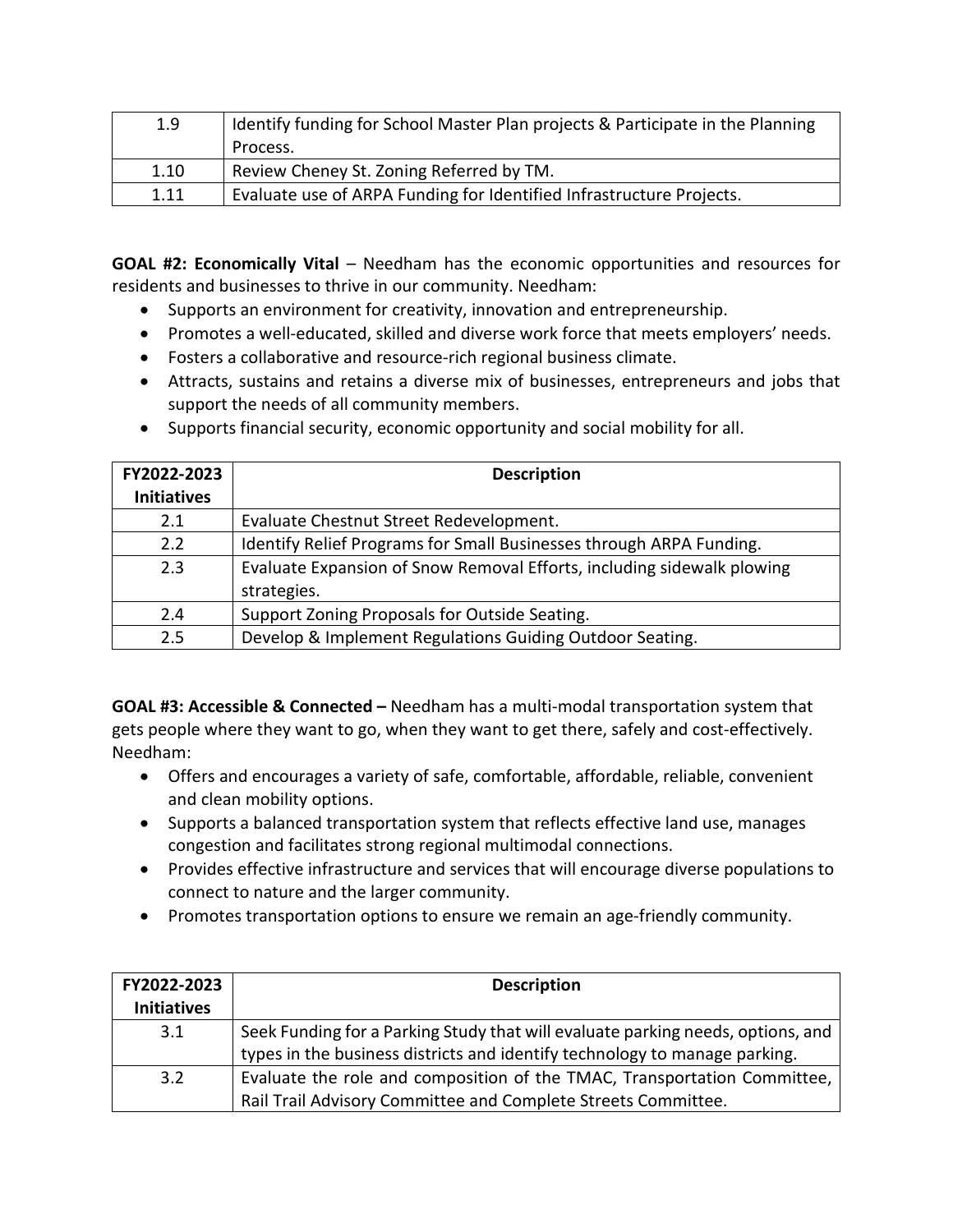| 3.3 | Seek Funding for Noise Reduction/Quiet Zone Feasibility & Design.  |
|-----|--------------------------------------------------------------------|
| 3.4 | Evaluate Future Use of the Rail Corridor between Dover and Newton. |
| 3.5 | Implement the Downtown Redesign Phase 2.                           |

**GOAL #4: Healthy and Socially Thriving** – Needham residents enjoy high levels of physical and mental well-being and abundant recreational, cultural and educational opportunities in an environment where human rights are respected, diversity is celebrated, and neighbors feel connected. Needham:

- Cultivates a wide range of recreational, cultural, educational, civic and social opportunities for all socioeconomic and age groups.
- Supports the physical and mental well-being of its community members.
- Fosters inclusion, diversity and equity.
- Promotes the installation of art and opportunities for community-led art projects.

| FY20-2023          | <b>Description</b>                                                                                                                                                                                                                                          |
|--------------------|-------------------------------------------------------------------------------------------------------------------------------------------------------------------------------------------------------------------------------------------------------------|
| <b>Initiatives</b> |                                                                                                                                                                                                                                                             |
| 4.1                | Explore use of ARPA for public Art projects.                                                                                                                                                                                                                |
| 4.2                | Seek additional funding and expand services for mental and behavioral health<br>needs.                                                                                                                                                                      |
| 4.3                | Identify and implement strategies to hire, support and retain diverse staff at                                                                                                                                                                              |
|                    | every level of the organization; measure efforts and provide quarterly updates on<br>progress.                                                                                                                                                              |
| 4.4                | Continue to provide diversity, equity and inclusion professional development<br>opportunities for all staff geared towards deepening understanding and<br>becoming culturally responsive, anti-racist, and anti-biased members of the<br>Needham community. |
| 4.5                | Create a framework for how community members can effectively engage in<br>conversations around race, diversity, equity, and inclusion, to build<br>relationships and a stronger understanding of different perspectives and lived<br>experiences.           |
| 4.6                | Make intentional efforts and identify creative ideas for community outreach<br>to diversify the candidate pool for all appointed Boards and Committees;<br>measure progress.                                                                                |
| 4.7                | Continue NUARI meetings for FY2022, reviewing and providing guidance on<br>recommendations, and provide support to other Boards & Committees on how<br>to apply NUARI principles to their work.                                                             |
| 4.8                | Encourage Needham non-profit organizations, civic groups, and businesses to<br>adopt or endorse, as appropriate, the NUARI vision statement.                                                                                                                |
| 4.9                | Include a question in the bi-annual Town survey to gauge residents'<br>perceptions of how welcoming and inclusive the Needham community is.                                                                                                                 |
| 4.10               | Provide support to other Boards & Committees on how to apply NUARI<br>principles to their work.                                                                                                                                                             |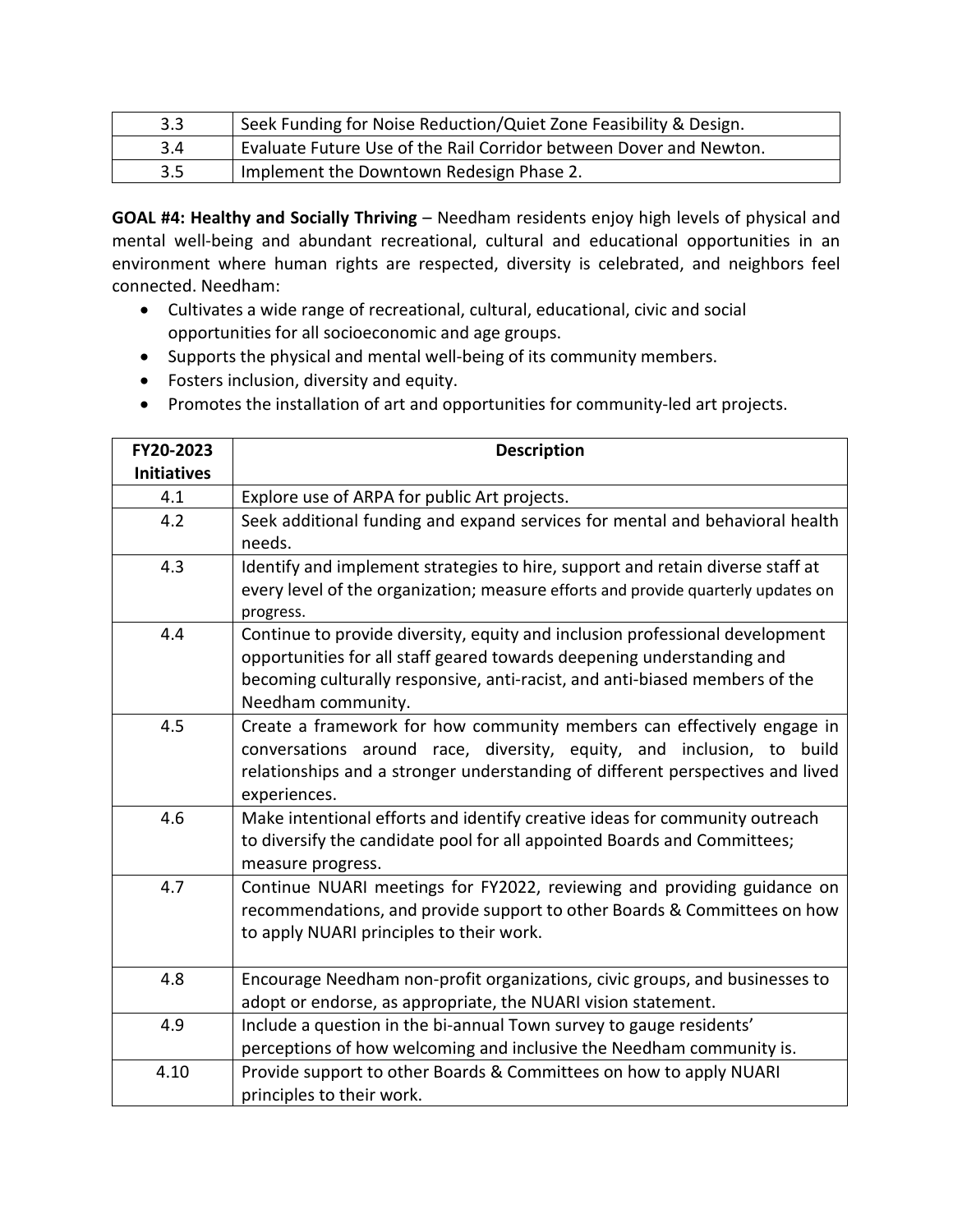| 4.11 | Work with the Human Rights Committee to develop a discrimination                  |
|------|-----------------------------------------------------------------------------------|
|      | complaint process and provide forums where individuals feel comfortable           |
|      | discussing their concerns related to diversity, equity, and/or inclusion. Consult |
|      | with the HRC on their role and next steps.                                        |
| 4.12 | Gather information about appropriate acknowledgement of the history of            |
|      | slavery in Needham; ask HRC if this is something that they can take the lead      |
|      | on.                                                                               |
| 4.12 | Develop a plan for use of ARPA funding to continue public health response to      |
|      | COVID-19.                                                                         |

**GOAL #5: Safe** – Needham is a welcoming and inclusive community that fosters personal and community safety and ensures that all residents are secure and cared for during emergencies and natural disasters. Needham:

- Enforces the law while considering the needs of individuals and community values.
- Plans for and provides equitable, timely and effective services and responses to emergencies and natural disasters.
- Fosters a climate of safety for individuals in homes, businesses, neighborhoods, streets, sidewalks, bike lanes, schools and public places.
- Encourages shared responsibility, provides education on personal and community safety and fosters an environment that is welcoming and inclusive.
- Utilizes Complete Street principles to evaluate and prioritize pedestrian safety on our roadways.
- Prioritizes emergency planning and trainings for Town staff and the community to increase our collective preparedness and resilience.

| FY2022-2023<br><b>Initiatives</b> | <b>Description</b>                                                                                                                           |
|-----------------------------------|----------------------------------------------------------------------------------------------------------------------------------------------|
| 5.1                               | Actively monitor progress on the law enforcement recommendations that NPD Chief<br>Schlittler presented to the Select Board on June 8, 2021. |
| 5.2                               | Work with public safety unions to reach agreement on alternatives to the Civil Service<br>system.                                            |

**GOAL #6: Responsibly Governed** – Needham provides excellent customer experience, responsibly manages the Town's assets and makes data-driven decisions that are also informed by community engagement. Needham:

- Models stewardship and sustainability of the Town's financial, human, information and physical assets.
- Supports strategic decision-making with opportunities for engagement and timely, reliable and accurate data and analysis.
- Enhances and facilitates transparency, accuracy, efficiency, effectiveness and quality customer service in all municipal business.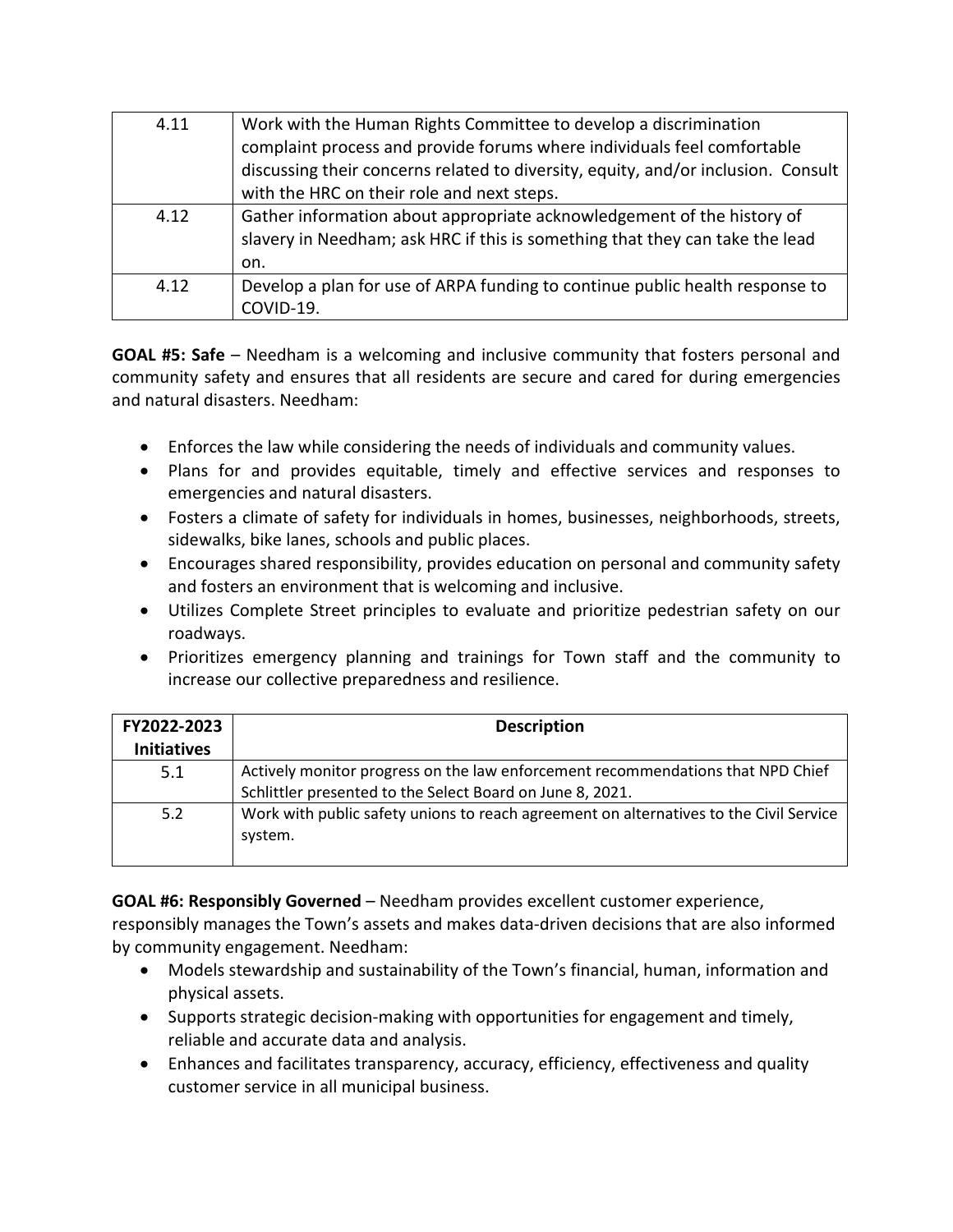- Supports, develops and enhances relationships between the Town and community/ regional partners.
- Provides assurance of regulatory and policy compliance.
- Reviews and updates Town policies and regulations.
- Identifies opportunities for departmental consolidation and efficiency improvement.
- Identifies opportunities for streamlining permitting processes. Provides open access to information, encourages innovation, enhances communication and promotes community engagement

| FY2022-2023        | <b>Description</b>                                                                                                                                      |
|--------------------|---------------------------------------------------------------------------------------------------------------------------------------------------------|
| <b>Initiatives</b> |                                                                                                                                                         |
| 6.1                | Meet regularly with other boards and committees.                                                                                                        |
| 6.1.a              | Meet with the Park & Recreation Commission to discuss, among other items,<br>access to bathrooms at fields and playgrounds, consideration of creating a |
|                    | skate park, and upgrading tennis courts and playgrounds.                                                                                                |
| 6.1.b              | Meet with the Planning Board to discuss, among other items, zoning to allow                                                                             |
|                    | brewery/pub uses and tree preservation strategies.                                                                                                      |
| 6.1.c              | Meet with the League of Women Voters to discuss their recent study                                                                                      |
|                    | recommendation and the concept of term limits.                                                                                                          |
|                    |                                                                                                                                                         |
| 6.2                | Expand the number of boards and committees that can host hybrid meetings                                                                                |
|                    | by investing in technology and facility improvements (potentially ARPA                                                                                  |
|                    | funded).                                                                                                                                                |
| 6.3                | Seek additional package store licenses by filing a Home Rule petition to match                                                                          |
|                    | the State quota system.                                                                                                                                 |
| 6.4                | Create a Public Comment Component at Select Board Meetings as part of the                                                                               |
|                    | formal agenda.                                                                                                                                          |
| 6.5                | Develop a Select Board orientation package.                                                                                                             |
| 6.6                | Develop a Select Board/Committee code of conduct - policy manual.                                                                                       |
| 6.7                | Expand community engagement efforts including growing the newsletter                                                                                    |
|                    | distribution and implementing micro-polling and restoring the citizen                                                                                   |
|                    | satisfaction survey.                                                                                                                                    |
| 6.8                | Update the Town website.                                                                                                                                |
| 6.9                | Renew all three cable franchise licenses.                                                                                                               |
| 6.10               | Discuss Goal Setting Process for future years, building in time to seek input                                                                           |
|                    | from other boards and the community.                                                                                                                    |
|                    |                                                                                                                                                         |

**GOAL #7: Environmentally Sustainable** – Needham is a sustainable, thriving and equitable community that benefits from and supports clean energy; preserves and responsibly uses the earth's resources; and cares for ecosystems. Needham:

• Maintains a sense of urgency around climate change.